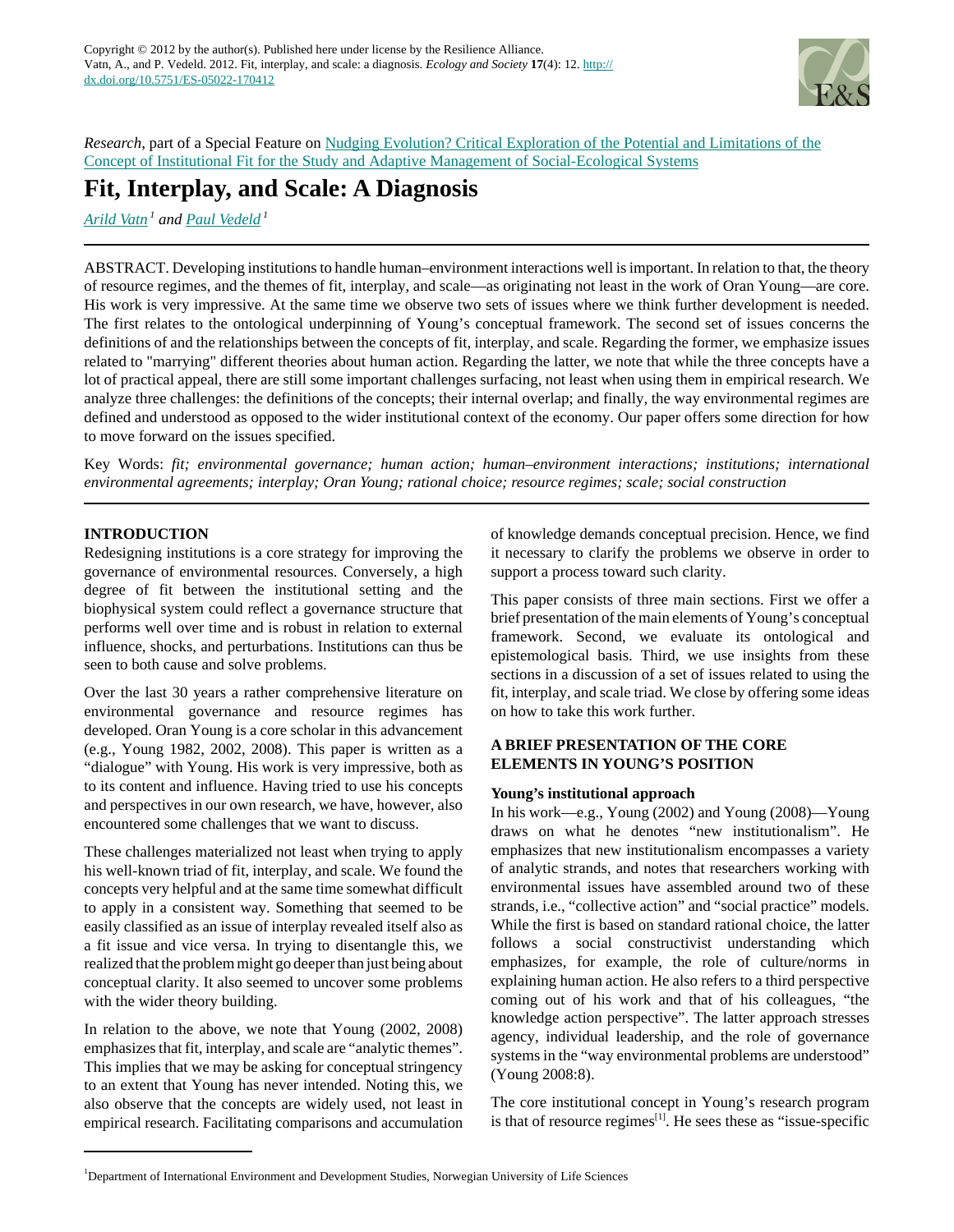institutional arrangements" (Young 2008:15), such as the global climate regime, regional fisheries regimes, or local forest regimes. We note that he does not seem to include the more basic institutions of the economy—e.g., existing property regimes and norms governing present resource use —in the regime concept itself. Hence, the general institutional landscape into which the issue-specific institutional arrangements are placed is not part of the resource regime. The concept of a "governance system" may be understood to also encompass this wider set of institutions (e.g., Young et al. 2008:xxi, Young 2008:14-15). At the same time, Young tends to use "resource regimes" and "governance systems" as synonyms (e.g., Young 2008:26-27).

The emphasis on issue-specific institutional arrangements may be understood by reference to the history of the research program. It was from the outset focused very much on specific environmental agreements, not least of which are international treaties. Hence, resource regimes became the institutions added to handle problems concerning the management of resources and treatment of pollution. This may next reflect the observation that institutions defining access to resources (for example, property regimes like private property, common property, etc.) and those governing the distribution of the products produced on the basis of these resources—e.g., markets—were typically developed first. Next, when environmental problems caused by resource use following from these institutional structures were observed, issuespecific institutional arrangements were developed in attempt to correct the problems. As we discuss later, the divide between resource regimes as issue-specific and "other institutions" may cause some challenges.

### **Three research foci**

In Young's research program, three research foci—causality, performance, and design—are emphasized. To get an understanding of the broader ideas of the program, we will offer a brief overview of some of the core issues as emphasized in his writings. It should be noted that we are generally in agreement with his position concerning these issues.

## *Causality*

According to Young (2008:17) "[t]he question of causality concerns the extent to which institutions influence the course of human affairs in a variety of social settings." He further makes a distinction between institutions operating as proximate and as underlying forces and that the "institutions often form elements of interactive causal clusters in contrast to the mainstream conception of causal chains" (Young 2008:10). These complex clusters form composite drivers. Young discusses further the distinction between output, outcomes, and impacts, and states that demonstrating causality at the level of outputs is "a relatively easy task" (Young 2008:18) while "[d]emonstrating the influence of institutions in terms of impacts, by contrast, is extremely hard" (Young 2008:19).

Effects of institutions are often nonlinear and associated with thresholds. In relation to this, Young talks about complex causality referring to both biophysical and socioeconomic forces, and as these interact, it becomes demanding to make an assessment of the contribution of an individual factor. So research in this area "often calls for a high order of sophistication in the analysis of causal clusters rather than the application of reductionist procedures designed to tease out the significance of individual factors" (Young 2008:20-21).

## *Performance*

In analyzing institutional performance, criteria such as efficiency, equity, robustness, and sustainability are highlighted (Young 2008:21). This implies looking at both stated and unstated goals, comparing relative merits of different regimes, looking into trade-offs between goals, and evaluating changes over time, based on baseline criteria, changing circumstances, and continuous mapping/monitoring and evaluations. A challenge in such performance assessments relates to the fact that there is no alternative existing regime to compare with, and assessing a range from no regime to some kind of "optimal regime" seems difficult or maybe even speculative. Another challenge, according to Young, concerns what is to be assessed—i.e., performance as outputs, outcomes, or impacts.

## *Design*

Young (2008:24) states that there is a "hope that we can exercise some control over human destiny by crafting the provisions of resource and environmental regimes and adjusting key provisions of existing regimes in order to improve their performance in the light of experience." He states one should not look for "design principles" or universal generalizations, but rather accept the fact that institutional complexities and also factors other than institutions interact with each other. One should be focused on institutional diagnostics, and as much on processes as on outcomes.

Such diagnostics would then "seek to probe the nature of the problem, the overarching political setting, the character of the actors or players, and the prevailing practices" (Young et al. 2008:xv) which would involve a complete resource regime assessment. At the other end, one would also need to assess the feasibility of institutional design; i.e., what is sociopolitically acceptable concerning design, process, and outcome.

Young emphasizes the distinction between intended and nonintended institutions or regimes. Institutional change can be intentional or it can occur as a result of what he (with reference to Hayek) refers to as spontaneous or self-generating regimes (Young 2008:24). Issues of (mis)fit, scale (insensitivity), and (nonfunctional) interplay can thus be results both of intentional and nonintentional processes of regime creation. Intentionally created regimes often reflect negotiated and agreed-upon outcomes, and where misfit or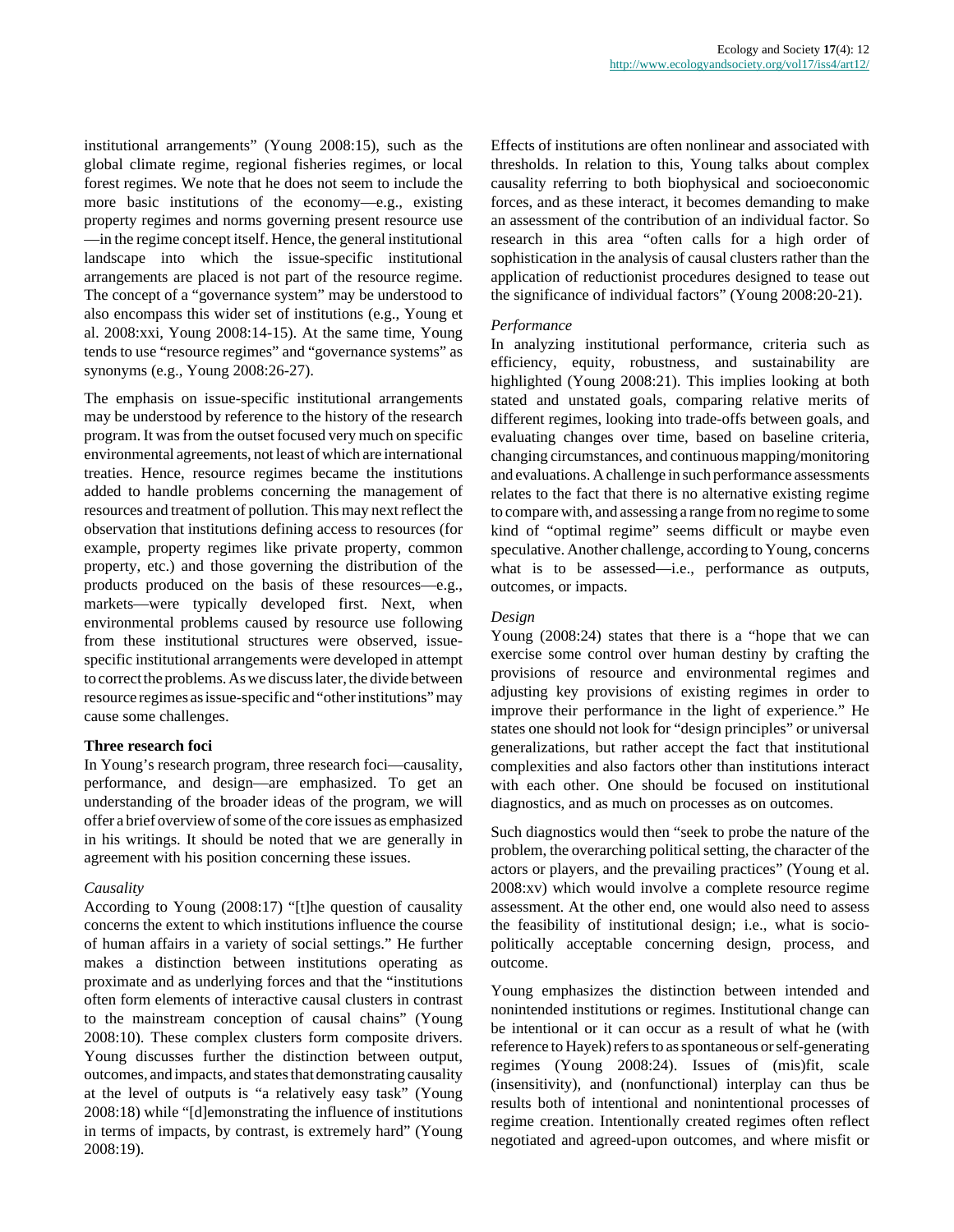| • Institutional jurisdiction is too small or too large to cover the area extent subject to the institution (lack of wildlife corridor<br>protection between protected areas for migrating animals [Newmark 1993]).<br>• Institutional jurisdiction unable to cope with actors or drivers external or internal and important for maintaining the ecosystem(s)<br>or processes affected by the institution; institutional arrangements can be too large when providing centrally defined blueprints<br>that ignore existing local biophysical circumstances (Scott 1995) (centrally defined rules for how JFM in Zambia should be locally<br>designed—one size does not fit all).                                                                                                                                                                                                                        |
|--------------------------------------------------------------------------------------------------------------------------------------------------------------------------------------------------------------------------------------------------------------------------------------------------------------------------------------------------------------------------------------------------------------------------------------------------------------------------------------------------------------------------------------------------------------------------------------------------------------------------------------------------------------------------------------------------------------------------------------------------------------------------------------------------------------------------------------------------------------------------------------------------------|
| • Institutions formed too early or too late to cause desired ecosystems effect(s) (Lake Turkana fisheries project, built fish treatment<br>plant demanding continuous inputs of fish while water/fisheries disappear/fluctuate substantially [Watson et al. 1985]).<br>• Institution (and possibly the actor interaction it entails) produces decisions that assume a shorter or longer time span than those<br>embedded in the biophysical system(s) affected; and/or social response is too fast, too slow, too short, or too long compared to the<br>time taken for biophysical processes involved (the speed of invasive species is higher than institutional responses to stop the<br>expansion [Perrings 2010]).                                                                                                                                                                                 |
| • Institutions may lead to, not recognize, or be unable to avoid abrupt shift(s) in biophysical systems. (Example: if a policy focuses<br>on "optimal management" of one fish species, then the overall system of interacting species can easily collapse (Edwards et al.<br>$2004)$ .)<br>• Institutions provide for inadequate response to contingencies (e.g., lack of rules for action in extreme conditions) or reduces<br>variation in biophysical systems (e.g., by removing response diversity, whole functional groups of species, or trophic levels, or by<br>adding anthropogenic stress such as pollution). Institutions fail to respond adequately or at all to disturbances that could have been<br>buffered or helped to revitalize the system before. Leads to practically irreversible biophysical shifts (monoculture production—<br>loss of other ecosystem services [Daily 1997]). |
| • Institution is unable to buffer or trigger further effects among biophysical and/or social and economic systems (climate anomaly<br>shifts rainfall between regions; arid regions get much rain, others get less than normal; adaptation problems (Collier et al. 2008).<br>• Institutional response is misdirected, nonexistent, inadequate, or wrongly timed so as to propagate or allow the propagation of<br>biophysical changes that entail further causative changes along temporal and or spatial scales (abrupt shifts in soil humidity in<br>Australia lead to salination and to substantial effects on socioeconomic systems [Pittock 2003]).                                                                                                                                                                                                                                              |
| Source: based on Galaz et al. (2008)                                                                                                                                                                                                                                                                                                                                                                                                                                                                                                                                                                                                                                                                                                                                                                                                                                                                   |

**Table 1**. Misfit between ecosystem dynamics and governance systems.

scale or interplay failures can impact upon regime efficiency and design. Also intentionally created misfits can appear where powerful actors see this as serving their own interests.

## **Three core challenges in constructing resource regimes: fit, interplay, and scale**

Moving then to the fit–interplay–scale triad, we note that Young (2008) sees it as a set of analytical themes specific to resource regimes and used to explore issues related to institutional causality, design, and performance. Below we present some of his main ideas as a precursor to our later discussions.

### *Fit*

"The problem of fit is a matter of the match or congruence between biophysical systems and governance systems" (Young 2008:26). Fit then becomes core to regime building and adaptation. Moreover, with the growing role of anthropogenic influence in biophysical systems, fit becomes increasingly important (Young 2008:27).

In relation to this, contextuality is central. Hence, an institutional arrangement with excellent match for one resource may be a failure for another. Assuming a highly resilient resource can lead to disaster if the resource proves not to be as resilient as expected. The less homogenous the resources are, the more challenges there are. The same is the case if they are vulnerable to extinction and causes are both local and global. Young (2008:xvi) recommends the following:

- Carry out case-by-case assessments of both biophysical and socioeconomic diversity.
- Study the "results of promotion of multilevel governance" because it "does not always produce an enhanced fit between ecosystem dynamics and governance in environmental regimes".
- Study the "quality of interaction among institutional players" in how actors learn, plan together, bridge goals, etc., and how "polycentric institutions are used to ensure political, legal, and financial support for the sustained existence of the institutional framework".

The literature in this field typically distinguishes between spatial, temporal, and functional (mis)fit (e.g., Folke et al. 2007, Young 2008, Paavola et al. 2009). In line with this Galaz et al. (2008) have identified types of misfit (Table 1), substituting functional misfit with "threshold behavior" and "cascading effects".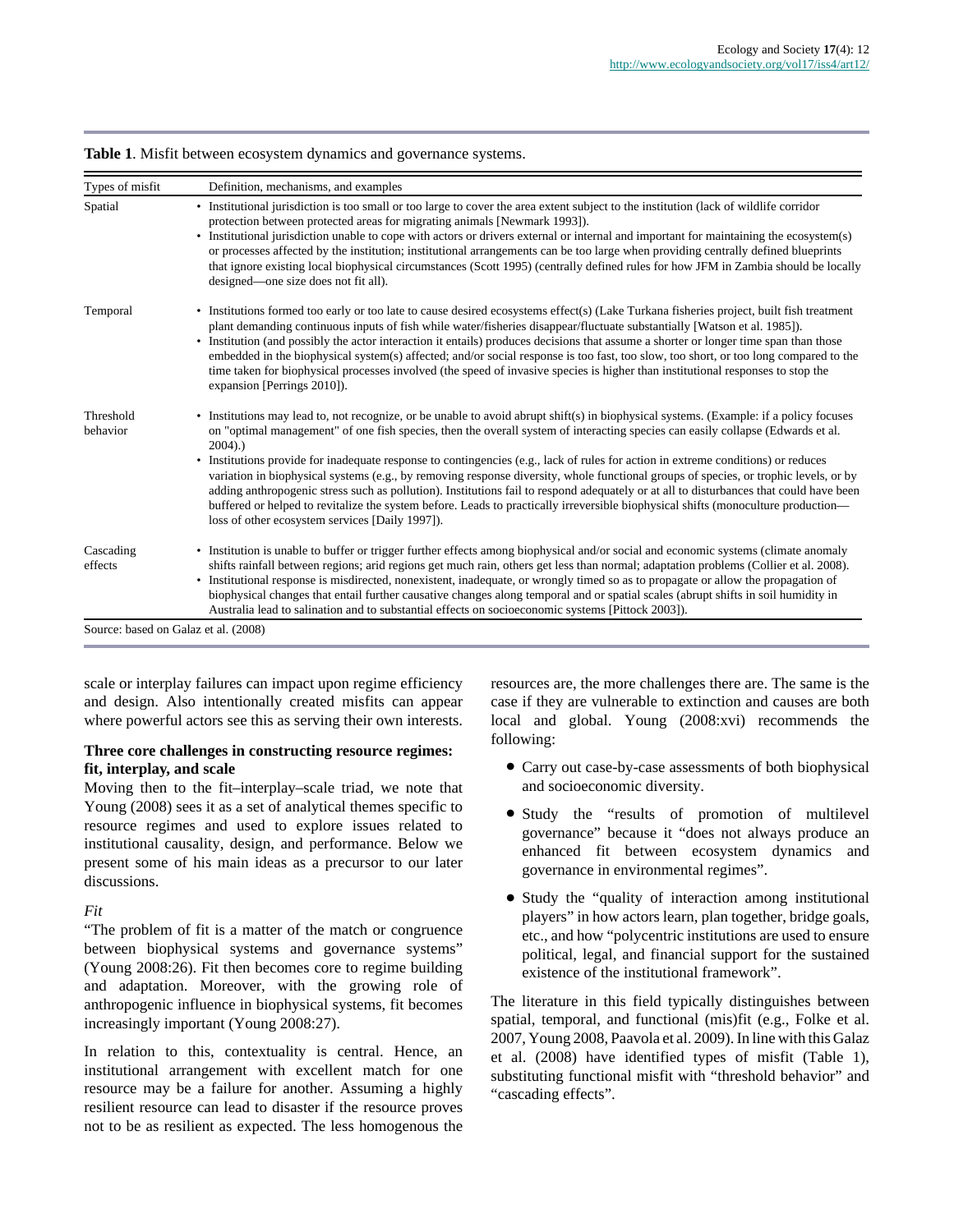#### *Interplay*

Interplay is the perception that "discrete regimes can interact with one another and that such interactions become both more common and significant as the number of discrete governance systems grows in any given social setting" (Young 2008:26). Furthermore, "interplay occurs when the operation of one set of institutional arrangements affects the results of another or others" (Young et al. 2008:xvi). Problems of institutional interplay occur because individual institutional arrangements do not consider impacts on related arrangements especially in relation to performance. These interplays are increasing in society at all levels of interaction.

Young makes a distinction between horizontal and vertical interplay, and between what he calls functional and political (intentional) interplay. *Horizontal* interplay concerns interplay at the same level of social organization (functionally separated regimes). *Vertical* interplay appears between different levels of social organization: international, regional, national, and local levels (Table 2).

**Table 2**. Types of institutional interplay.

|          | Functional<br>interdependence                                                                               | Intentional politics of design and<br>management                                                       |
|----------|-------------------------------------------------------------------------------------------------------------|--------------------------------------------------------------------------------------------------------|
|          | Horizontal United Nations<br><b>Framework Convention</b><br>on Climate Change<br>(UNFCCC), ozone<br>regimes | Joint funding mechanisms (e.g.,<br>Global Environment Fund (GEF))                                      |
| Vertical | Convention on<br><b>Biological Diversity</b><br>(CBD), national forest<br>regimes                           | Convention on Long-Range<br>Transboundary Air Pollution<br>(CLRTAP), national air pollution<br>regimes |

The interplay between regimes is further seen as a result of either functional interdependencies such as ecological relations (ozone depletion and climate change) or social relations. It can also be institutionally created interdependencies formed by political design and management. Hence, actors may forge links between issues and institutions to reach particular goals, such as nesting arrangements.

Often actors devise packages or clusters of institutional arrangements, largely for strategic purposes rather than as instruments for coming to terms with functional interdependencies (Young 2008:25-26). An example could be that transboundary management regimes are suggested for underlying strategic reasons rather than for (the more obvious) ecological reasons (see J. Petursson, P. Vedeld, and A. Vatn *unpublished manuscript*).

#### *Scale*

Scale is "the extent to which institutional arrangements are similar and exhibit comparable processes across levels of social organizations ranging from the local to the global" (Young 2008:26). Two important reasons for analyzing scale are the incidence of vertical interplay, and the wish to analyze governance systems at different levels of social organization. There is a stress on "the transferability of knowledge regarding institutions from one level of social organization to another" (Young 2008:33).

Young emphasizes that moving from the local to higher levels of organization may involve moves from: homogenous to more heterogeneous institutions, few to many institutions and regimes, and individual influence to system decisions, and, overall, from simple to complex systems (of interplay). He differentiates between occurrence of scale in time and space, e.g., Young (2002). Concerning spatial scale he emphasizes important differences between local, national, and international policies and institutions. Core issues concern whether we can scale up and down and still see similarities in both design and in how systems perform. Young perceives no intrinsic "optimal level" or entry point of socio-political organization from which to address a challenge. Levels are addressed through political framing that again impacts on how one perceives the problem, accrues causality, suggests solutions, and evaluates the outcomes.

## **EVALUATING THE ONTOLOGICAL AND EPISTEMOLOGICAL FOUNDATIONS**

Already in his 1982 book, Young emphasized the role of institutions in analyzing environmental and resource use problems. In his book from 2002, he describes his approach more explicitly as institutional while referring to authors as different as Olson (1965), March and Olsen (1989), North (1990), Ostrom (1990), Powell and DiMaggio (1991), Rutherford (1994), and Scott (1995). Interestingly he talks about a lack of a core direction in the field of study and argues that this is because there is an "inability or unwillingness on the part of researchers concerned with the institutional dimensions of environmental change to adopt uniform definitions of central concepts, to specify key variables in a fully compatible manner, and make use of harmonized data sets in evaluating major hypotheses" (Young 2002:xxii).

This is an important observation. The solution to the problems, he argues, is to strike a balance between "the development of a common structure and identification and a preservation of personal niches that appeal to individual researchers" (Young 2002:xii). Referring to the collective action, social practice, and his own knowledge action perspective, Young (2008:8) goes further stating that "[a] hallmark of our research program is an effort to marry—or at least deploy in tandem—the three perspectives . . . ." He sees the different institutional perspectives to be complimentary rather than alternative. He notes that "[w]e are not in the position at this point to merge the three perspectives fully to create a single overarching theory of environmental institutions. But researchers studying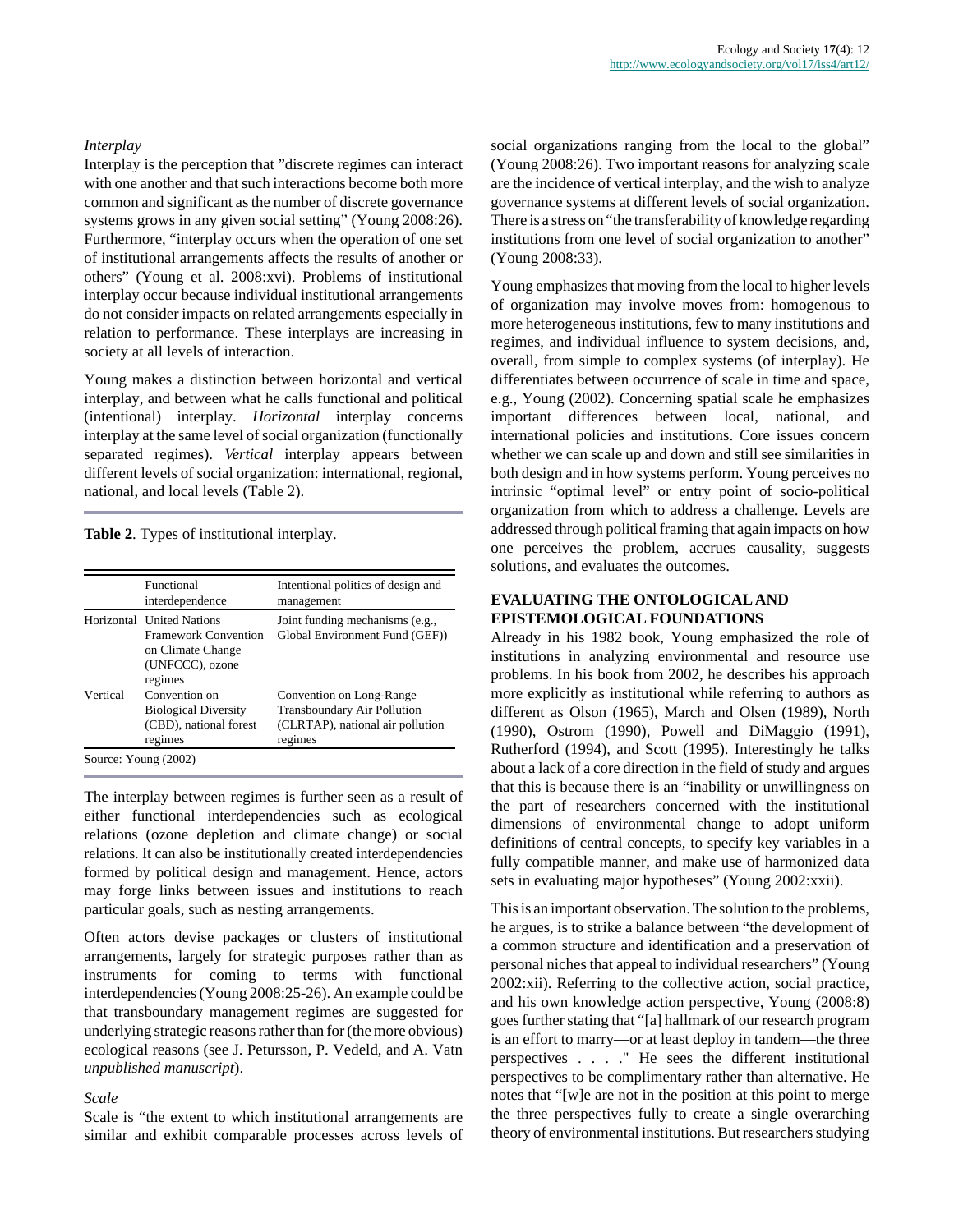these institutions regularly make use of all three perspectives, often in efforts to explain the success or failure of specific institutional arrangements" (Young 2008:8).

We find this approach problematic. The different perspectives Young refers to are based on incompatible assumptions about human action as well as about the relation between action and institutions. They reflect distinct ontological positions that are in logical conflicts (see Vedeld 1994, Vedeld and Krogh 2005). Given this, to simply "marry" the three perspectives is not possible. To allow full freedom of movement between them becomes equally problematic as one can then (almost) always ensure "fit" when explaining each single case. The plan to marry also produces challenges at other levels because the content of concepts like fit, scale, and interplay will thus have different meaning and produce different results.

An alternative understanding, inspired by Kuhn (1970), is to see knowledge generated under different disciplinary matrices to be of different kinds and that any joint use will require careful processes of translation and integration (Knorr-Cetina 1981, Bernstein 1983, Klein 1996, Boden 1999, Bruun 2002, Lattuca 2002). Bernstein (1983) notes that we can nevertheless compare disciplines and the results they produce in different ways. We can recognize losses and gains moving between different understandings. Moreover, "[w]e can even see how some of our standards for comparing them conflict with each other. We can recognize, especially in cases of incommensurability in science, that our arguments and counter-arguments in support of rival paradigms may not be conclusive. We can appreciate how much skill, art, and imagination are required to do justice to what is distinctive about different ways of practicing science and how "in some areas" scientists "see different things" (Bernstein 1983:92-92).

In relation to the above, we want to make three arguments to clarify our position. First, development of a consistent theoretical frame, including insights from different theoretical positions, is possible, but the frame must be based on a common and consistently defined ontological basis. As will be discussed later, the different theories of human action can actually be combined in a certain way, but that demands the specification of a shared ontological foundation. Whether such a basis is acceptable to the various disciplines and researchers involved is another issue.

Second, we certainly do not argue against multidisciplinary research in the sense that researchers with different—i.e., incompatible—disciplinary perspectives work in parallel on issues related to institutions, resource regimes, and, more specifically, on fit, interplay, and scale. That can be very valuable and generate more informed knowledge about various issues. We do, however, believe in the necessity of clarifying one's own ontological and epistemological positions. We think this is crucial in order to establish a basis for creating cumulative learning in the field of regime analyses.

Finally, if more integration of perspectives and knowledge developments is an ambition, recent research on interdisciplinarity and how to address the fact that various bodies of knowledge approach the same issues differently could lend a hand (Knorr-Cetina 1981, Klein 1996, Boden 1999, Bruun 2002, Lattuca 2002, Bernstein 1983). One could use these tools to analyze challenges in relation to the fit– interplay–scale field, asking about where perspectives are compatible and where they are not. Where do we find room for dialogue, translation, and integration? In relation to this, we note that to the extent that natural and social sciences look at different parts of the human–nature nexus, it seems rather straightforward to combine knowledge even with different ontological bases. The most demanding issues are faced within the social sciences.

The core message is that one thus needs to address issues of disciplinary plurality in a scientific and consistent way; i.e., where major challenges are clarified and where the research community in question makes itself more aware of choice of platform and its implications (Klein 1996). In our case, this is of particular interest for the three core concepts of fit, interplay, and scale.

## **FIT, INTERPLAY, AND SCALE**

The concepts of fit, interplay, and scale are quite attractive because they offer reasonable labels for aspects of regime analyses that have confronted most research practitioners in the field. As an example, "fit" offers associations to a hand and a glove.<sup>[2]</sup> Certainly, it is a core issue to ensure that the regime fits the dynamics of the resources. Similarly, different regimes may be influencing the same area or the same actors. Hence, their interplay is of utmost importance.

While acknowledging all the good "services" that the concepts seem to offer in relation to institutional causality, design, and performance, we also have encountered several problems when trying to utilize the triad. Some of them might be handled by refining the definitions and maybe by adding other concepts. Some might not be possible to solve in that way. As discussed above, the structure of metaphors as defined may actually reflect ontologies or a mix of ontologies that are problematic.

### **The issue of fit**

The "hand–glove" metaphor demands first of all that "the hand"—i.e., the biophysical system—can be understood as being independent of "the glove"—the resource regime. Certainly, there are many examples of regimes not fitting the ecosystems involved such that the fit issue can be understood in fairly straightforward ways. Fisheries' regulation is a typical example, where regimes over and over again have failed to produce the aims of the regulations due to the specific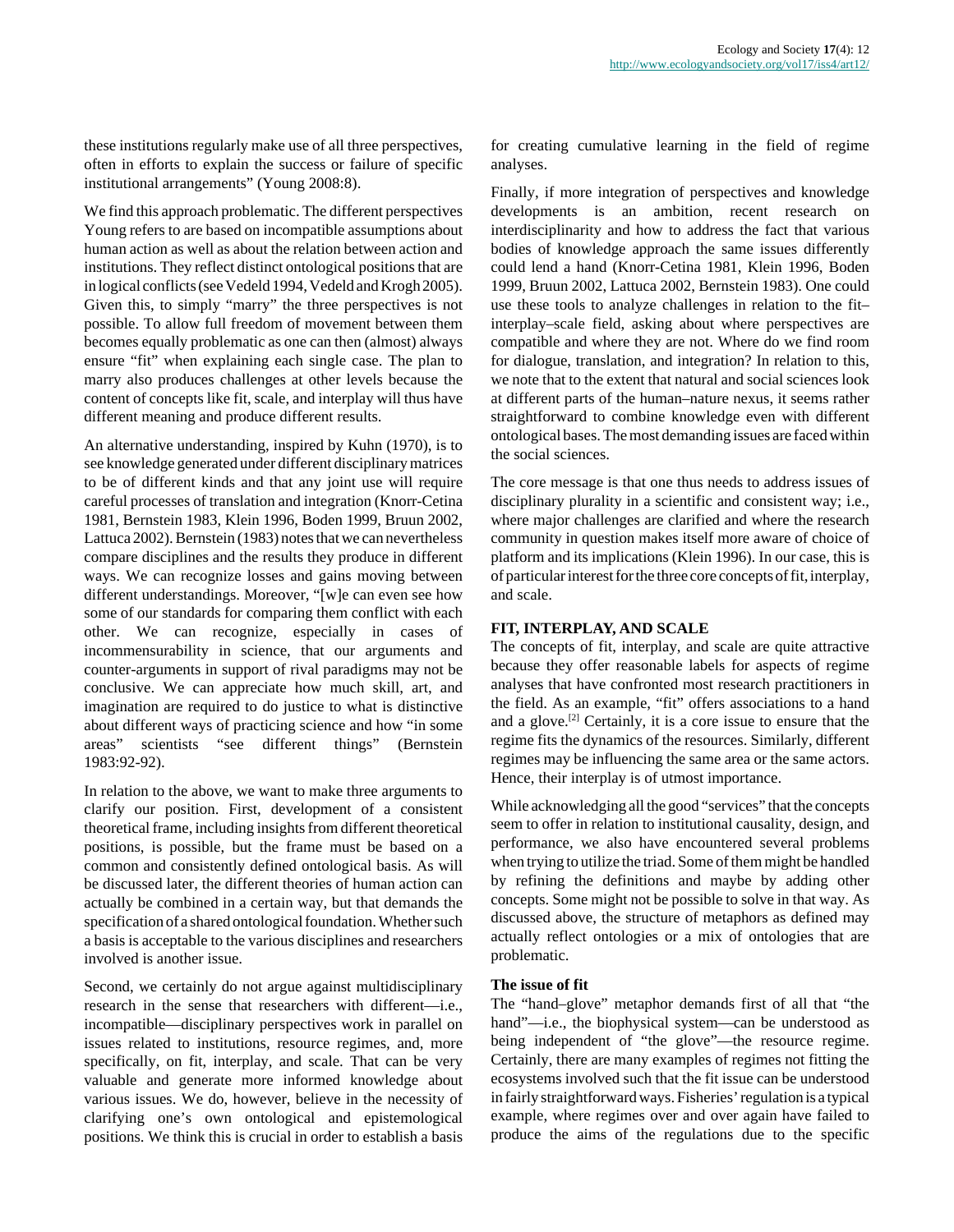biophysical complexities encountered (e.g., threshold misfit; see Finlayson and McCay [2000]). Certainly, by increasing our understanding of the dynamics and complexities of the various ecosystems, one would expect that the expanded knowledge base would make it possible to construct regimes that are better fitted/designed.

Ecologists are concentrating much effort on developing such insights, e.g., Folke et al. (2005, 2007), Galaz et al. (2008). This is very important work. The challenge from a governance perspective is, however, not only about how to construct regimes that fit the dynamics and complexities of the resources or ecosystems. No governance structure can be evaluated without reference to an aim. Ecosystems are not fixed entities. They convey many properties and these can, at least to some extent, be re-arranged or modified to change the "delivery" of the system. Hence, the goals we try to attain will influence what we emphasize and see as problems. Forests can be turned into agricultural land. This creates new dynamics, and what is a good fit will likewise be altered. Regime formulations are dominantly related to human use in some sense. Hence, the concept of fit needs to include references to what aspects and capacities of the biophysical system that humans emphasize. It will rarely be about the "pure" biophysical system. Rather, it may be that the "glove can also form the hand". While knowledge of resource dynamics is core, there is hence a very strong normative element involved when defining fit.

The fit concept, as used, tends to underplay the role of actor perspectives in another important way. This concerns the way human action is typically included in the fit literature. No regime can fit a resource—independent of what the aim is if the regime is unable to create the actions wanted or needed. Hence, the fit is not only about "fitting" ecosystem dynamics, our priorities concerning these, and what rules "fit" these issues. It is also about motivations and human interaction. Therefore a theory about fit demands a theory about human motivation and choice (see also D. DeCaro and M. Stokes *unpublished manuscript*).

As we have already seen, Young takes an eclectic stand at this point. While open-mindedness is generally a merit, we note that in this case it makes the analysis of fit unspecified in a very important sense. Certainly, the collective choice and social practice models are based on very different ontological assumptions. The first is based on the idea that humans maximize individual utility and act strategically in situations where choices are interdependent. The second bases its understanding on action as formed by social practices and that habits and norms of appropriate behavior are core in understanding human action. These models will produce different diagnoses of appearing problems and advise different institutional changes to handle them. They will see "fit" differently.

A possible way forward here lies in the observation that human motivation is itself dependent upon the institutions or regimes (Hodgson 2007; Vatn 2005, 2009a). While some regimes or institutional structures legitimize or accept people who act on the basis of their own interests only, other structures facilitate or expect cooperative will and social engagement, for example. What is appropriate varies across social contexts or regimes. We enter here a field of research that is not very well developed. Instead of "going around" the problem by picking between competing models as may "fit", we as a research community should put much more emphasis into disentangling this interdependency when studying fit issues. The environmental regimes literature would gain from developing a firmer foundation concerning the interdependencies between institutions and human action. A way forward here will be discussed in the closing section of the paper.

In applying Young's concept of fit, we have also encountered challenges concerning the relationships between the specific regime and the institutions governing the use of the resource that are already in place at the time of the establishment of a new regime. Because no regime will enter an institution-free domain, the question arises: how well does the resource regime, which is understood to be the new or specific institutions, fit those institutions already in place? Existing property rights, and norms concerning resource use and what is appropriate to do among present resource appropriators, will influence how well a regime fits through its own effects on behavior. As already emphasized, where the regime is established, a series of social-ecological systems are already in place and, as described by anthropologists, the landscape of institutions is best understood as institutional bricolage (Cleaver 1999).

Young certainly acknowledges this (e.g., Young 2003). The challenge is conceptual. What is a fit issue and what is not? One could reserve the concept of fit for the relationship between the new (single) resource regime as defined and the biophysical system only. Then, however, a separate concept is needed for the fit between the existing institutions and the new or specific ones (see Paavola et al. 2009).<sup>[3]</sup> Finally, a concept is needed for how the combined set of institutions, that is, the various resource regimes in Young's sense plus all the other institutions that affect relevant action, fit the resources. Such a conceptual development would help to avoid confusion.

As we understand Young, he uses fit mainly in the first meaning (single regime), but sometimes also according to the last (sum of all regimes). The issue of fit between institutions/ regimes could be captured by the term interplay. However, as we have seen, he defines that concept more narrowly, i.e., as between resource regimes.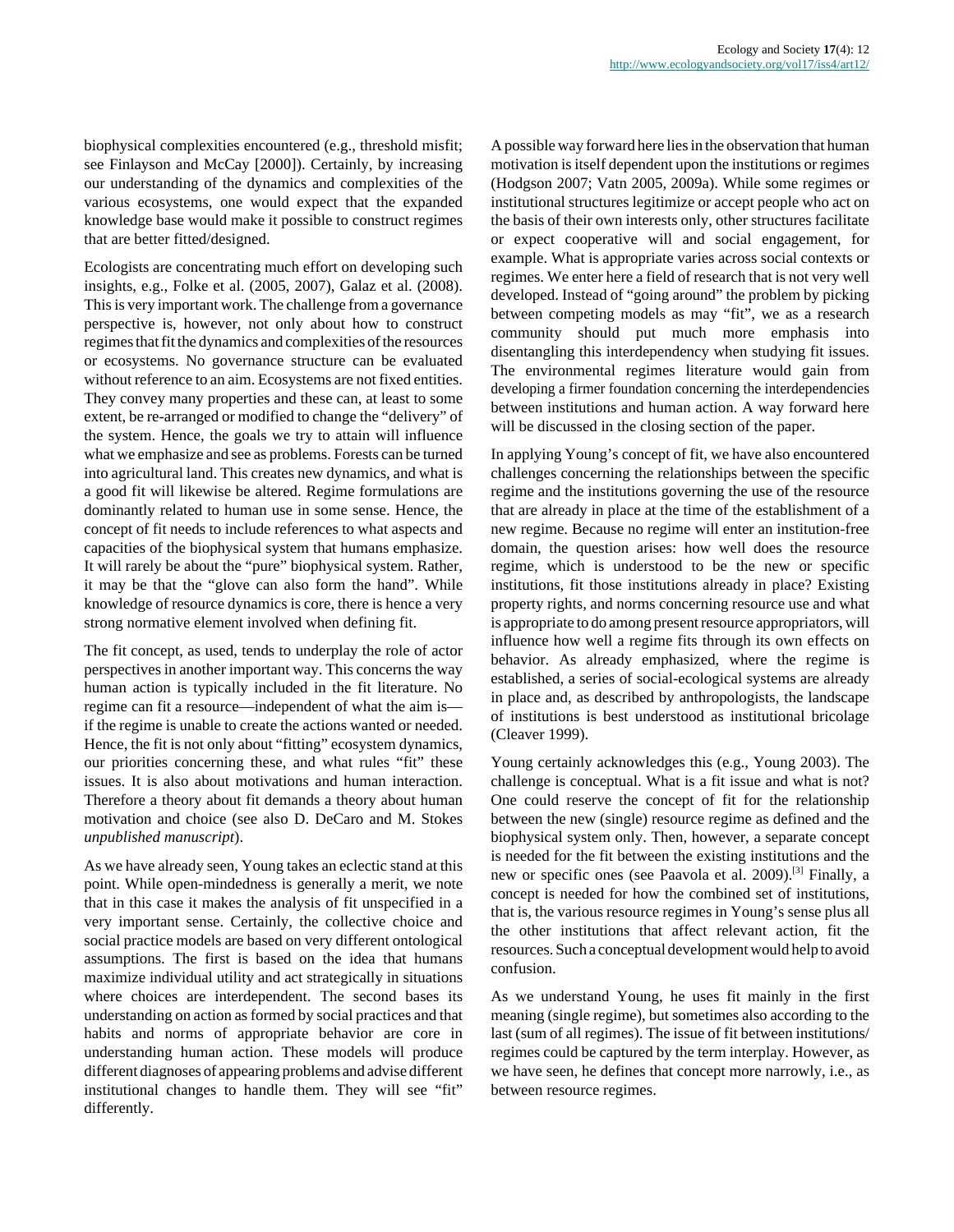#### **What then about interplay?**

Moving to the issue of interplay, the main distinction in Young's analyses goes between the horizontal and vertical dimensions. Problems concerning horizontal interplay appear because regimes operate as functionally split jurisdictions in a world where these functions are physically linked on the ground. One example would be the relation between the Montreal Protocol and the climate regime, where the solution to the ozone problem regulated by the Protocol created increased emissions of greenhouse gases, and this weakened the latter regime. Other examples concern national management of wildlife resources that live in cross-border habitats.

In cases like the above, it is difficult to distinguish between interplay and fit because it is the interplay, i.e., the sum of the regimes, that next results in misfit. One way of avoiding this conceptual problem could be to define fit as an issue only for each issue-specific regime but not the cluster of regimes. It would, however, be rather irrelevant and quite difficult to operate with such a definition. As already emphasized, we are facing "interactive causal clusters". In such a situation it is both difficult and not especially meaningful to try to measure effects of single regimes. As already emphasized, no regime operates independently of existing institutions, whether or not it is a resource regime in Young's terminology. Hence, even in the case of a single resource regime, "misfit" may appear because of dysfunctional interactions with these other institutions. So, do we term this a problem of fit or one of interplay? At the end of the previous section, we emphasized that some see this as a fit issue.

Moving to vertical interplay, we once more note that the concept has practical appeal. However, it is again difficult to differentiate vertical interplay clearly from fit. Certainly, when the topic is different levels of the same issue-specific arrangement, such as the climate regime, the interactions between the various levels of that regime—global, national, local—are evident and crucial to understand. The core question for Young is how well different responsibilities are distributed along the chain from the global agreement through to the national level and to the local level.

However, the reason why one has constructed a system of levels in designing regimes like the one on climate, is because the causal effects of actions taken locally spreads beyond national borders, for example, and in this case become truly global. Hence, it is a characteristic of the biophysical system, together with the structure of nation states, that creates the need for establishing such a designed, layered structure of the regime. If some levels of this regime do not perform well, it could either be because the interaction between levels is not good, or it could be because the distribution of responsibilities across the chain from the local to the global does not fit the dynamics of the resource well. Fisheries management is full of examples of this, where problems across levels of jurisdiction—i.e., local, national, regional, global—to a large extent are caused not least by the fact that the politically dominant level, i.e., the nation states, are badly fitted to managing a resource that moves across their borders. The problem of ill-functioning vertical interplay seems, even in this case, to boil down to one of fit.

The standard definition of interplay directs the focus toward interaction between resource regimes. This is one reasonable way of classification. It ensures emphasis on important issues like how the United Nations Framework Convention on Climate Change (UNFCCC), the Convention on Biological Diversity (CBD), the Montreal Protocol on Substances that Deplete the Ozone Layer, the United Nations Convention of the Law of the Sea (UNCLOS), regional fisheries regimes, and national forest and air pollution regimes interact, etc. However, the resource regimes in Young's sense are installed mainly because existing institutions do not serve stated aims well. A fundamental problem, then, is why these present institutions fail. This question tends to become underemphasized given the way the concepts of fit and interplay are defined. The main reason why environmental problems appear may relate fundamentally to the fact that present institutions separate decision making among agents using the same or interdependent environmental resources (Hagedorn 2008; Vatn 2008, 2009b). It may be argued that the main challenge concerns not the interplay between the environmental regimes, but rather the dynamics of present property rights, markets, and public institutions that exhibit weak "fit" with the biophysical systems involved. Certainly, the "issue-specific" World Trade Organization's trade regime is included in the analyses when found relevant. The basic institutions creating the rights of and interactions between economic and political agents are, however, pushed too far into the background. This easily leads to underemphasizing core power relations and of economic and socio-cultural conflicts of importance for the institutional analysis.

Young asks if institutions really matter given that the performance and effects of environmental regimes are often very weak. In our view—and we believe also in Young's this does not reflect the weakness of institutions as a general phenomenon. Rather it demonstrates the weakness of resource regimes (as defined) compared to the strengths of the institutions governing economic activities more generally. This raises the question of whether successful environmental policies or regimes demand changes that go deeper into the structures of our economies. Again, we may call this something else than interplay, but it must be included in the structure of core concepts when studying institutions and environmental change. The present way that concepts such as resource regime, fit, and interplay are defined may constrain the understanding of why problems appear and how they can be handled.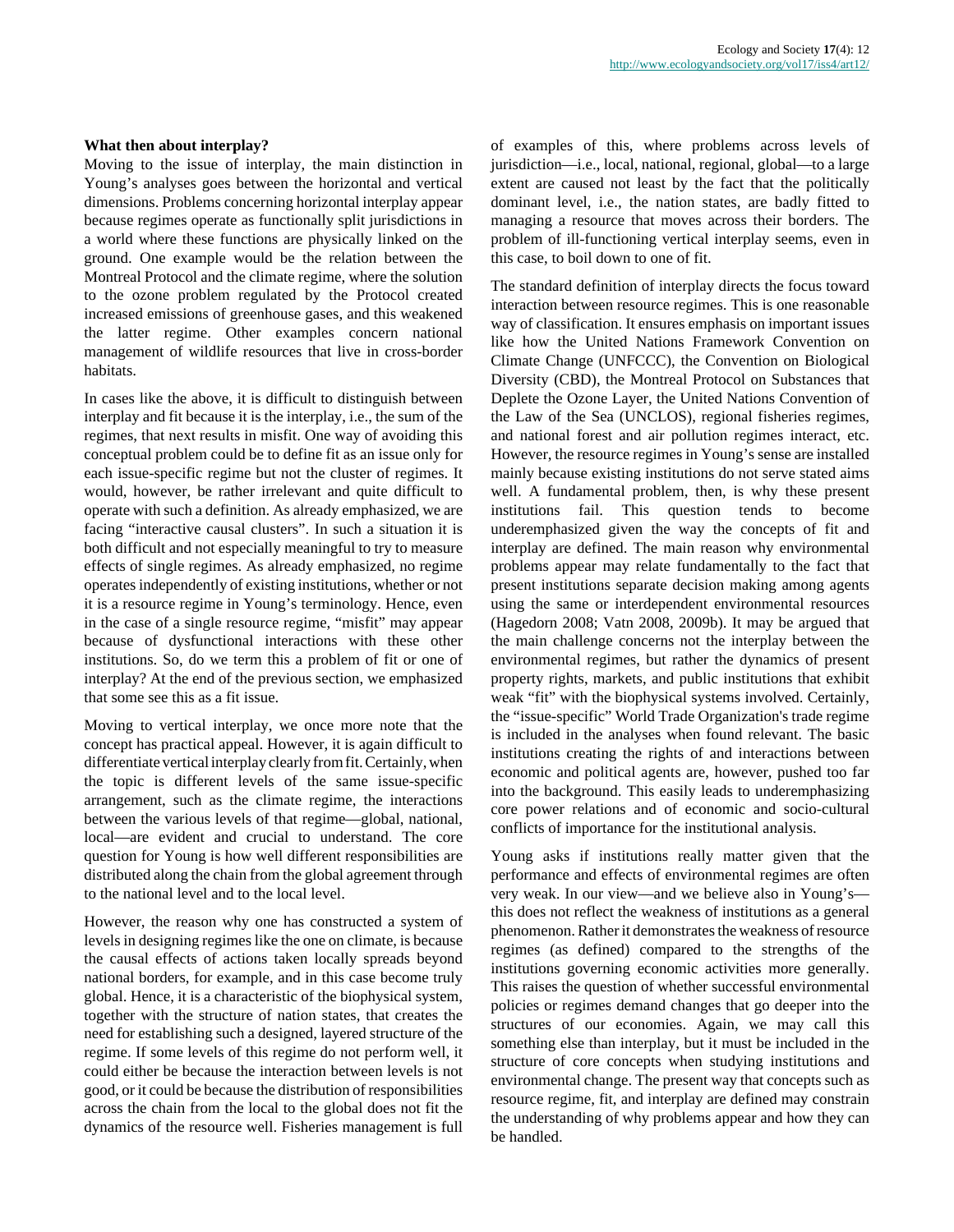It is the sum of institutions that influences human action. Hence, it is the relative position of the "signals" sent from various institutional structures—as perceived by the actors that shapes the final impacts. Understanding this "sum of motivations" is demanding. Here we note that the different institutional structures may support different types of motivations. This aspect is not well captured in the literature on interplay because agents are typically assumed to have uniform motivations across regimes. As we see it, the dynamics of interplaying regimes may be heavily influenced by the various and competing appeals they have to acting "individually rational" vs. "ecologically responsible". The final incentives and norms that direct the action may be quite different from any linear sum of signals from each regime, assuming that they are all interpreted by a single motivational structure such as utility maximization. What becomes the dominant form of motivation in an area, and how other motivational structures may shape this main configuration, are the core aspects for analysis.

## **A brief note on scale**

The scale dimension could be included to handle the above issues of vertical interplay. Problem complexes that appear differently at different levels of scale produce special challenges for obtaining institutional fit. They demand scaledesigned or scale-adapted institutional structures.

Young does not pursue that avenue. As we have seen, his focus is on the effect of scaling up and down, asking to what extent one can then transfer *knowledge* across levels of jurisdiction or social organization. This aspect of scale is also important. Young (2008) emphasizes that scaling in this sense has been an issue that natural scientists have emphasized much more than social scientists.

We have found no explicit argument concerning why Young has chosen to link scale to knowledge; there are many other relevant aspects of scale that could form a basis for a definition. We get the impression that it is more because "scaling knowledge" is a concern of quite some practical importance, than because it is a necessary development to ensure that the conceptual triad becomes a coherent set of variables for institutional analyses of environmental problems. If it is possible to scale up and down, knowledge production becomes a much simpler task. The practical relevance and value of research efforts increase a lot. It leaves, however, one quite significant wall open in the total structure of concepts; i.e., how scale-dependent variation in *various phenomena* are or should be captured by regime design and development.

At the same time, by linking the concept of scale so strongly to knowledge, Young avoids potential overlap with the concept of vertical interplay, specifically the aspect of the politics of design and management. One issue could certainly be that agents may want to frame issues in such a way as to make them suitable for consideration at different levels of social organization, and whether they are addressed at one level or the other often makes a difference in terms of the interests of key actors. Such issues are in our mind not about knowledge per se, but about power games in the domain of vertical interplay. We note that Young (2008) includes these aspects in his discussions under a section on scale. While being very important issues, we note that this illustrates the problem of consistent application of the triad.

## **WHERE TO GO FROM HERE?**

Based on the above, we want to conclude by specifying two research agendas that we find important to pursue further. The first relates to the ontological and epistemological bases for research on environmental regimes. The second concerns further development of the fit–interplay–scale conceptualization.

Young is deliberatively open or eclectic concerning the understanding of human action. This may refer to the fact that different cases reveal different types of behaviors and motivational structures. We also believe that it reflects that when working in an interdisciplinary field like the environmental, one is immediately confronted with the potentially incompatible perspectives of different disciplines. This seems to be a much more difficult issue in the interfaces between the various social sciences than across the border between social and natural sciences. It is hence no surprise that we observe both conflict and eclecticism in the literature on the very point of human action.

Noticing that action varies across resource regimes should prompt the question "Why?". As already emphasized, opening up for free movements between explanations or asking for a marriage are both problematic strategies. A way forward could be to ask why different types of regimes, or more generally different types of institutions, make people act so differently. A solution could therefore be found in further development of institutional theory with a specific emphasis on how institutions influence motivations. Maybe people act according to plural motivations—note the distinction between individual vs. social rationality (Vatn 2009a)—and institutions play a crucial role in forming or activating what type of motivation will dominate.

The above actually points toward a "marriage", but it does so in a way that avoids ontological inconsistency. The basic ontological position taken is that not only institutions, but also human motivation, are socially constructed. This position departs from rational choice/collective action theory concerning the assumption of autonomous individuals. Rather, the emphasis is on social construction of human perceptions, preferences, and motivation. At the same time, it does not deny the existence of strategic action. The hypothesis is that while certain institutional structures typically facilitate cooperative action, others facilitate or accept strategic behavior. Deeper insights into these relationships could make the development of regime theory more explicit on the agent–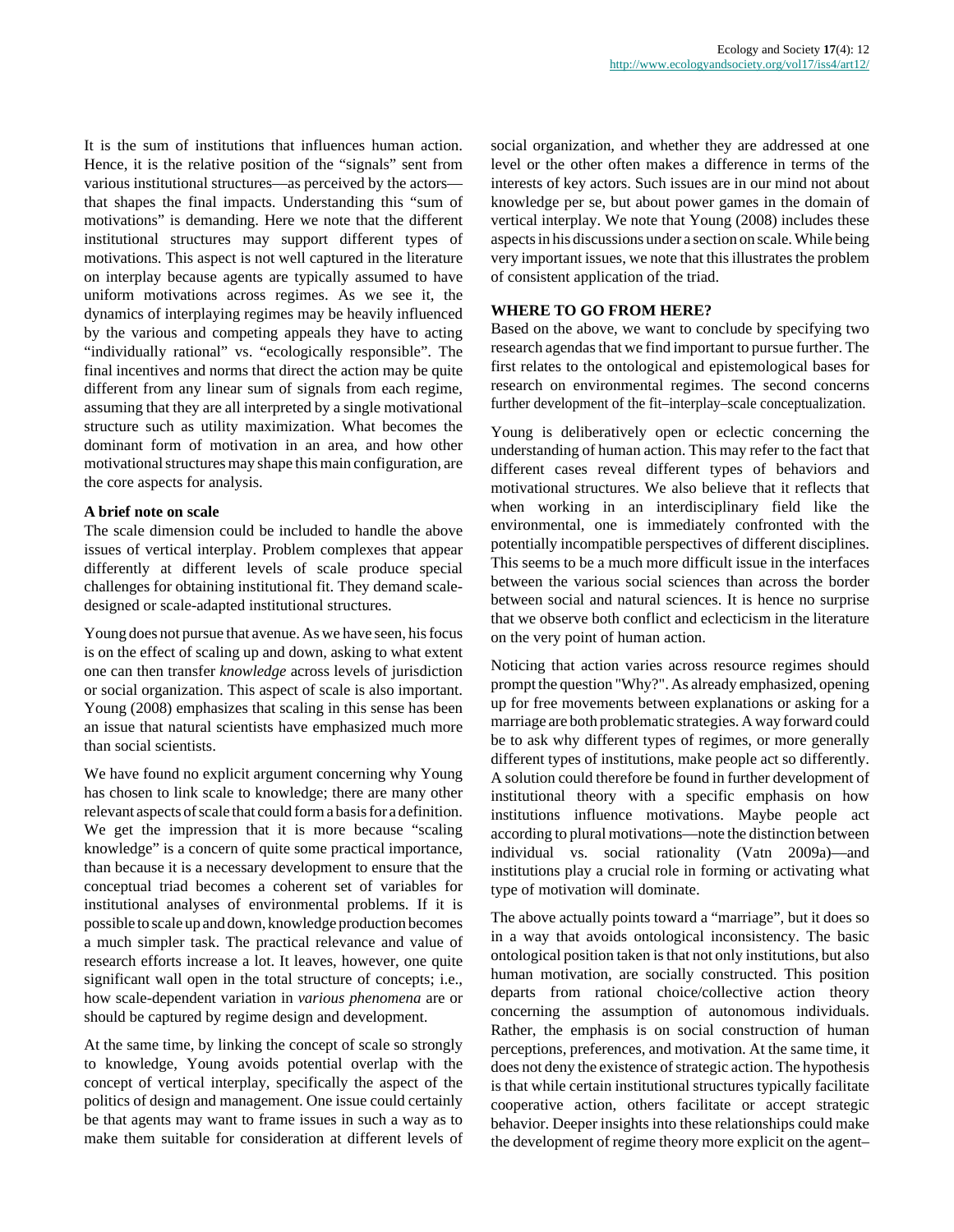structure relations and offer actors engaged in regime development the opportunity to be more reflective on the dynamics of human agency. We do not expect this to result in a complete convergence of the social sciences underpinning regime analyses. We do think, however, that a clearer understanding of these relationships will create a more engaged debate that can generate increased insights across, but also within, positions.

Concerning the fit–interplay–scale triad, we have observed two core issues. First, it is a problem that the triad as defined and the analyses they motivate tend to downplay the role of the general (nonspecific) institutions of our economies. Second, we have observed that the concepts themselves are overlapping. In the introduction we emphasized that maybe it has not been Young's aim to create a common, mutually exclusive, or coherent set of variables. Nevertheless, the conceptual landscape, as it now stands, creates problems to the extent we want to use it to ensure analytical coherence across cases and study areas.

Concerning the first issue, enlarging the research program to also include the "nonspecific" institutions to the core of the program seems both warranted and feasible. Certainly, it expands the institutional landscapes that must be covered, but there are no fundamental theoretical or conceptual problems involved. Such a development would, however, demand a reconsideration of the concept of a resource regime. One alternative here could be to redefine it to include the institutional structures governing use of resources in the production of goods and services more generally (see for example Vatn 2011). There are certainly other ways to go about this.

Concerning the issue of coherence, we observe that the three concepts are used differently across the literature. The lack of coherent use seems to follow from the observation that several issues under interplay and scale can also be formulated as fit problems. We have not been able to establish from where the various concepts and definitions have originated. Maybe, they have been introduced "along the way" as the program has encountered new issues. If so, the problems may reflect an orientation towards "workability" rather than coherence. We think, however, that workability and coherence are not competing aims. To make progress here, we think a conceptual framework that includes the core variables influencing fit, interplay, and scale issues is needed.

Following Young, core sets of variables for such a framework would be institutions, actors, and physical environments/ resources. While seemingly simple, we also observe that institutions, actors, and environments are of different types, and are related to different issues, different levels of organization, etc. In our view, a framework based on these three groups of core variables may be developed to embody the complexity needed to give more precise meaning to fit, interplay, and scale. A solution seems to lie in defining the concepts on the basis of the relationships between variables of such a framework as can be defined at different levels. In relation to this we are reminded that the basic institutions of a society should be offered as much emphasis as the specific environmental regimes. We finally note that we should either go for a more narrowly defined "fit" concept—i.e., a purely structure-oriented concept—or we should redefine fit to become an overarching concept of the relationships between institutions and the biophysical systems that make interplay and scale into specific aspects of the then more-encompassing concept of fit. We believe the latter is the more promising avenue.

*Responses to this article can be read online at:* [http://www.ecologyandsociety.org/issues/responses.](http://www.ecologyandsociety.org/issues/responses.php/5022) [php/5022](http://www.ecologyandsociety.org/issues/responses.php/5022)

### **Acknowledgments:**

*The authors would like to thank Katharine Farrell and Andreas Thiel for ideas they presented at the Roundtable on the Ecological Economics of Fit at the 11th biennial conference of The International Society for Ecological Economics, in Bremen–Oldenburg, August, 2010. Their presentation was a great inspiration and support for us in developing the ideas conveyed in this paper. We also thank two anonymous reviewers for insightful comments. The standard disclaimers apply.*

#### **LITERATURE CITED**

Bernstein, R. 1983. *Beyond objectivism and relativism, sciences, hermeneutics and praxis*. Basil Blackwell, London, UK.<http://dx.doi.org/10.2307/2214991>

Boden, M. 1999. What is interdisciplinarity? Pages 13–24 *in* R. Cunningham, editor. *Interdisciplinarity and the organisation of knowledge in Europe*. European Commission, Brussels, Belgium.

Bruun, H. 2002. *Epistemic encounters: intra- and interdisciplinary analyses of human action, planning practices and technological change*. Humanecologiska Skrifter 18. Human Ecology Section, Department for Interdisciplinary Studies of the Human Condition, Göteborg University, Göteborg, Sweden.

Cleaver, F. 1999. Reinventing institutions: bricolage and the social embeddedness of natural resource management. *The European Journal of Development Research* 14(2):11-30. <http://dx.doi.org/10.1080/714000425>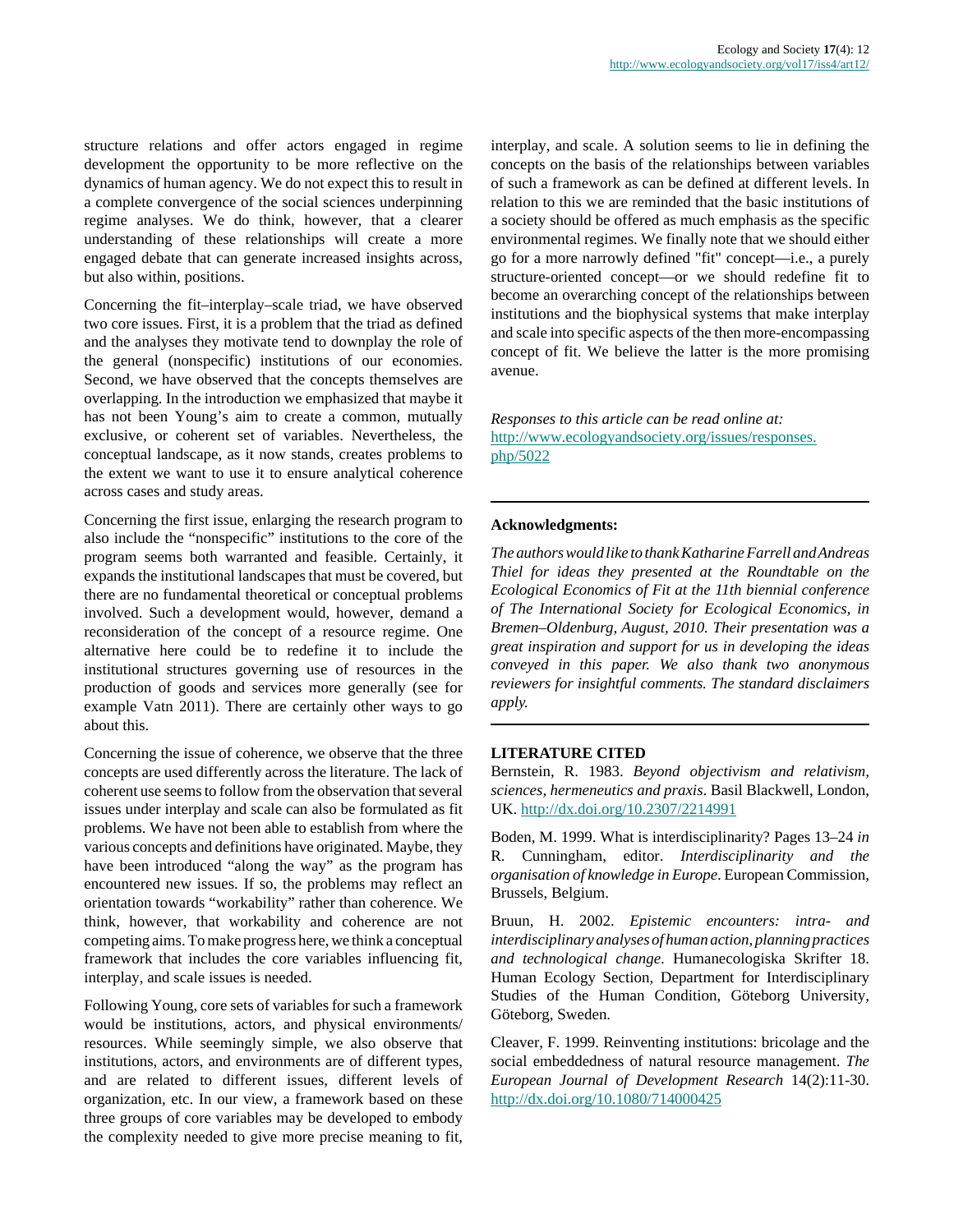Collier, P., G. Conway, and T. Venable[s.](http://oxrep.oxfordjournals.org/search?author1=Tony+Venables&sortspec=date&submit=Submit) 2008. Climate change and Africa. *Oxford Review of Economic Policy* 24(2):337-353. <http://dx.doi.org/10.1093/oxrep/grn019>

Daily, G. C., editor. 1997. *Nature's services: societal dependence on natural ecosystems*. Island Press, Washington, D.C., USA. [http://dx.doi.org/10.1130/0016-7606\(1946\)57](http://dx.doi.org/10.1130/0016-7606(1946)57[707:NOTA]2.0.CO;2) [\[707:NOTA\]2.0.CO;2](http://dx.doi.org/10.1130/0016-7606(1946)57[707:NOTA]2.0.CO;2)

Edwards, S. F., S. L. Jason, and B. P. Rountree. 2003. Portfolio management of wild fish stocks. *Ecological Economics* 49:317-329. <http://dx.doi.org/10.1016/j.ecolecon.2004.04.002>

Finlayson, A. C., and B. J. McCay. 2000. Crossing the threshold of ecosystem resilience: the commercial extinction of northern cod. Pages 311–333 *in* F. Berkes and C. Folke, editors. *Linking social and ecological systems: management practices and social mechanisms for building resilience*. Cambridge University Press, Cambridge, UK.

Folke, C., T. Hahn, P. Olsson, and J. Norberg. 2005. Adaptive governance of social-ecological systems. *Annual Review of Environmental Resources* 30:441–73 [http://dx.doi.org/10.1146/](http://dx.doi.org/10.1146/annurev.energy.30.050504.144511) [annurev.energy.30.050504.144511](http://dx.doi.org/10.1146/annurev.energy.30.050504.144511)

Folke, C., L. Pritchard, Jr., F. Berkes, J. Colding, and U. Svedin. 2007. The problem of fit between ecosystems and institutions: ten years later. *Ecology and Society* 12(1):30. [online] URL[: http://www.ecologyandsociety.org/vol12/iss1/](http://www.ecologyandsociety.org/vol12/iss1/art30/) [art30/](http://www.ecologyandsociety.org/vol12/iss1/art30/).

Galaz, V., P. Olsson, T. Hahn, C. Folke, and U. Svedin. 2008. The problem of fit among biophysical systems and resource regimes, and broader governance systems: insights and emerging challenges. Pages 147–186 *in* O. R. Young, L. A. King and H. Schroeder, editors. *Institutions and environmental change: principal findings, applications, and research frontiers*. MIT Press, Cambridge, Massachusetts, USA.

Hagedorn, K. 2008. Particular requirements for institutional analysis in nature-related sectors. *European Review of Agricultural Economics* 35(3):357-384.

Hodgson, G. M. 2007. The revival of Veblenian institutional economics. *Journal of Economic Issues* XLI(2):325-340.

Knorr-Cetina, K. 1981. *The manufacture of knowledge: an essay on the constructivist and contextual nature of science*. Pergamont Press, Oxford, UK.

Klein, J. T. 1996. *Crossing boundaries, knowledge, disciplinarities, and interdisciplinarities.* University Press of Virginia, Charlottesville, Virginia, USA.

Kuhn, T. S. 1970. *The structure of scientific revolutions*. Third edition. University of Chicago Press, Chicago, Illinois, USA.

Lattuca, L. R. 2002. Learning Interdisciplinarity: sociocultural perspectives on academic work. *The Journal of Higher Education* 73(6):711-739.

March, J. G., and J. P. Olsen. 1989. *Rediscovering institutions: the organizational basis of politics.* Free Press, New York, New York, USA.

Newmark, W. D. 1993. The role and design of wildlife corridors with examples from Tanzania *Ambio* 22 (8):500-504.

North, D. 1990. *Institutions, institutional change and economic performance*. Cambridge University Press, Cambridge, UK.<http://dx.doi.org/10.1017/CBO9780511808678>

Olson, M. 1965. *The logic of collective action*. Harvard University Press, Cambridge, Massachusetts, USA.

Ostrom, E. 1990. *Governing the commons: the evolution of for collective action*. Cambridge University Press, Cambridge, UK.

Paavola, J., A. Gouldson, and T. Kluvánková-Oravská. 2009. Interplay of actors, scales, frameworks and regimes in the governance of biodiversity. *Environmental Policy and Governance* 19:148-158.<http://dx.doi.org/10.1002/eet.505>

Perrings, C., H. Mooney, and M. Williamson, editors. 2010. *Bioinvasions and globalization: ecology, economics, management, and policy*. Oxford University Press, Oxford, UK.

Pittock, B., editor. 2003. *Climate change: an Australian guide to the science and potential impacts*. Australian Greenhouse Office, Canberra, Australia.

Powell, W. W., and P. J. DiMaggio. 1991. *The new institutionalism in organisational analysis*. University of Chicago Press, Chicago, Illinois, USA.

Rutherford, M. 1994. *Institutions in economics: the old and the new institutionalism*. Cambridge University Press, Cambridge, UK.

Scott, W. R. 1995. *Institutions and organizations*. Sage Publications, Thousand Oaks, California, USA. [http://dx.doi.](http://dx.doi.org/10.1108/01437730310505902) [org/10.1108/01437730310505902](http://dx.doi.org/10.1108/01437730310505902)

Vatn, A. 2005. *Institutions and the environment*. Edward Elgar Publishing, Cheltenham, UK.

Vatn A. 2008. Sustainability: the need for institutional change. Pages 61–91 *in* P. Utting and J. Clapp, editors. *Corporate accountability and sustainable development*. Oxford University Press, New Delhi, India.

Vatn, A. 2009a. Cooperative behavior and institutions. *Journal of Socio-Economics* 38:188-196.